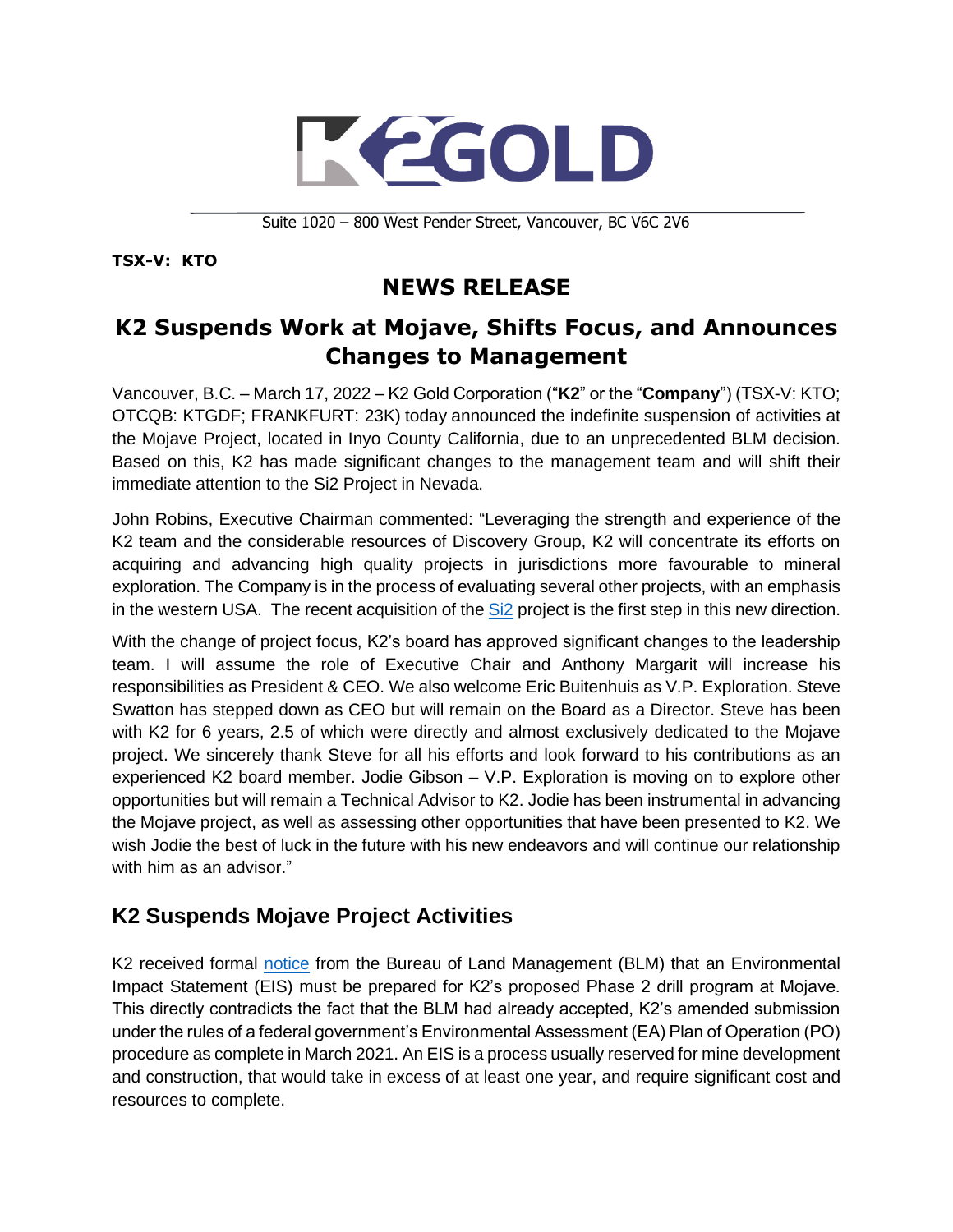"This surprising and disappointing decision comes after nearly two years of consultation with the BLM, and over a year after they had formally accepted the Plan of Operations as 'complete'. In the company's opinion and legal advice provided by experienced counsel there have been no factual changes that would require an expanded level of analysis and public review. According to our research this request is unheard of in recent times for an exploration drilling program of such insignificant disturbance (12.2 acres)." commented K2 director, Steve Swatton.

"The decision to force K2 to complete an EIS for a modest drill program is absurd and points to political interference at the highest levels." stated John Robins, K2 Chairman. "An EIS is a regulatory hurdle usually reserved for mine construction and is a sad indictment as to the future of mineral exploration and possibly mining in the United States, particularly within the State of California. To date, K2 has made a large investment in the Mojave project and built strong relationships within the local community, operating under the impression that we would be able to continue the advancement of the project. If developed, the Mojave project has the potential to inject over a billion dollars into the local, and State economy employing hundreds of workers."

#### **Changes to Board of Directors and Management:**

Effective March 16, 2022, by resolution of K2's Board of Directors based on an increased focus on K2's activities, John Robins will assume the role of Executive Chairman. Steve Swatton has stepped down as CEO but will remain on the board as a director.

As part of the same resolution, **Anthony Margarit** currently President of the Company, has been appointed CEO of K2. Anthony has been involved in the exploration industry for over 25 years. In that time, he worked with large multi-national corporations, as well as with junior mining companies exploring for gold, base metals, uranium, and diamonds in technical, corporate, and consulting roles on projects from the early-stage exploration to advanced development. Drawing upon his exposure to successful projects, Anthony looks forward to leading K2 into its next phase of exploration, and discovery.

Steve Swatton commented, "I welcome Anthony to the role as CEO, and I am confident that a change in geographical focus combined with Anthony's strong leadership skills will benefit K2 as the Company transitions to other locales within the southwest USA. I have thoroughly enjoyed my involvement in the development of this amazing gold-copper project and have particularly appreciated the interaction with the many supportive people in the Lone Pine area."

K2 is also very excited to welcome **Eric Buitenhuis** to the Company as Vice President Exploration. Eric is a professional geologist with over 10 years of experience in mineral exploration and resource delineation. Eric began his career with Kaminak Gold Corporation in 2011 and was instrumental in the exploration and development success of the Coffee Gold Project. Following the acquisition of Kaminak in 2016, Eric joined Goldcorp where he oversaw field activities of the Coffee Gold Project. Eric holds a Bachelor of Science (Honours) in Geology and Master of Science in Geology, both from the University of Western Ontario.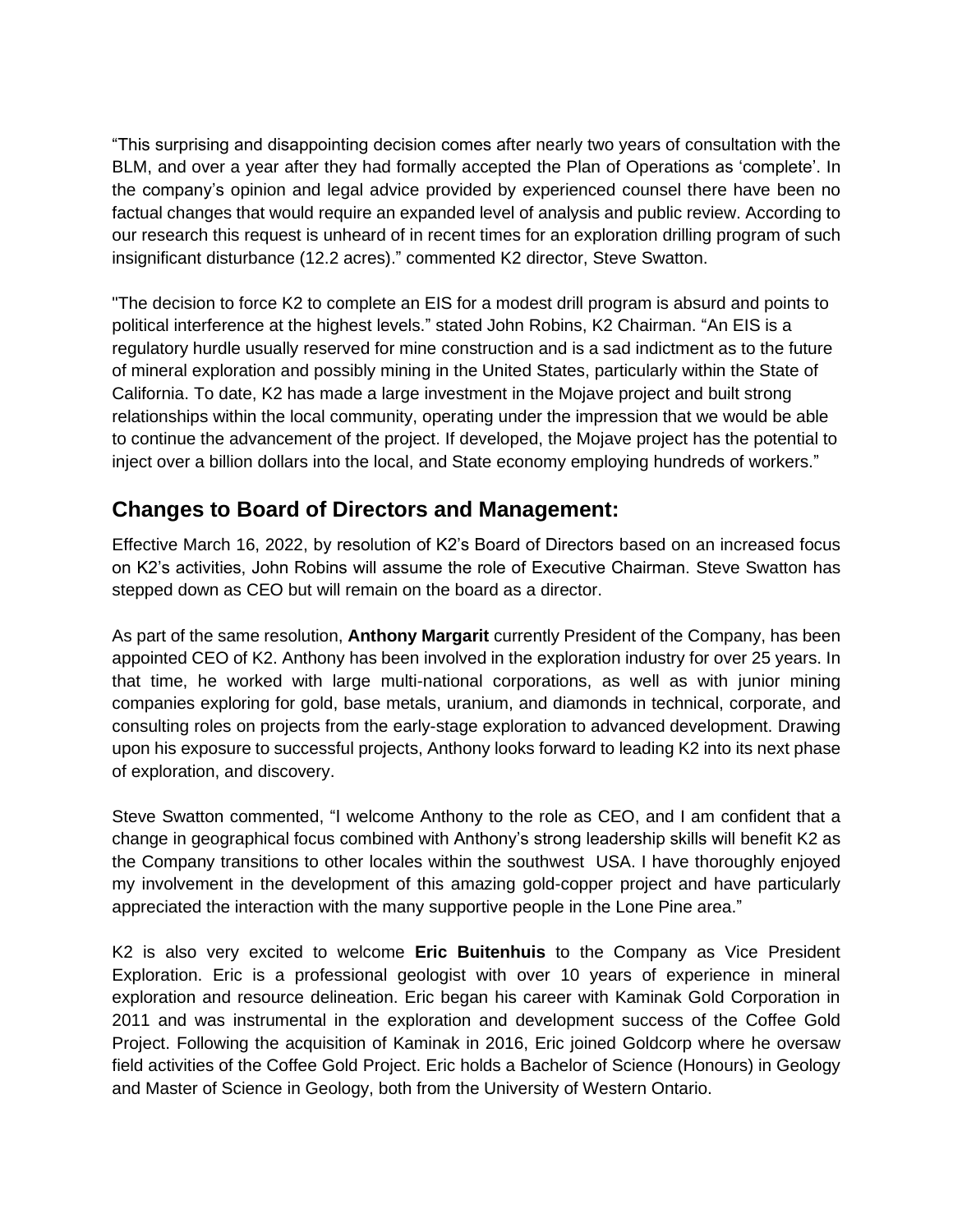"I am extremely pleased to welcome Eric to the team at K2 Gold, We have worked together indirectly for a few years, and I know that we will make a great team.", stated Anthony Margarit, "Having exposure to Kaminak's Coffee project early in his career and witnessing the company transition from discovery through to acquisition, and advanced development is an invaluable experience, and one we endeavour to repeat. I look forward to working together with Eric on our current projects, while assessing others to add to our portfolio as we enter into this exciting new phase of exploration and discovery at K2."

#### **About K2 Gold**

K2 is a member of Discovery Group and currently has projects in Southwest USA and the Yukon.

The **Si2** project was identified and staked by Orogen Royalties generative team using the same proprietary techniques used to select AngloGold Ashanti's Silicon project: [https://www.nasdaq.com/press-release/anglogold-announces-3.37-million-ounce-gold-resource](https://www.nasdaq.com/press-release/anglogold-announces-3.37-million-ounce-gold-resource-on-orogens-silicon-royalty)[on-orogens-silicon-royalty.](https://www.nasdaq.com/press-release/anglogold-announces-3.37-million-ounce-gold-resource-on-orogens-silicon-royalty)

The Si2 project is located within the Walker Lane mineral trend in Esmerelda County, Nevada. The property encompasses a large alteration zone hosted by an arcuate rhyolite dome field. The alteration zone is characterized by an alunite-kaolinite-buddingtonite mineral assemblage, typical of the upper levels of an epithermal gold system and shows significant favourable characteristics similar to AngloGold's Silicon project.

The Si2 is also proximal to Allegiant Gold USA'[s Eastside property](https://k2gold.com/site/assets/files/6594/auau_nr_2022_03_14_-_kinross_strategic_investment_-final.pdf) in which Kinross recently made a \$4M strategic investment.

The **Wels** Project is located in west-central Yukon Territory in the Traditional Territory of White River First Nation ("WFRN"), within the well-known 'Tintina Gold Belt' and exhibits strong characteristics of both Newmont's Coffee project, as well as White Gold's Golden Saddle project. The discovery zone of the Wels project is characterised by mineralization within a granitic stock at the Saddle Zone that include grab samples of up to 149 g/t Au and trench samples of 8.8 g/t Au over 45m. The project was acquired by K2 in 2017, where a limited drill program on the Saddle Zonereturned encouraging results of 2.37 g/t Au over 28.5m and 10.38 g/t Au over 6m. Mineralization has been defined over 135m along strike, to 150m depth; and is open in both directions along strike and depth.

K2 is committed to transparency, accountability, environmental stewardship, safety, diversity, inclusion, and community engagement.